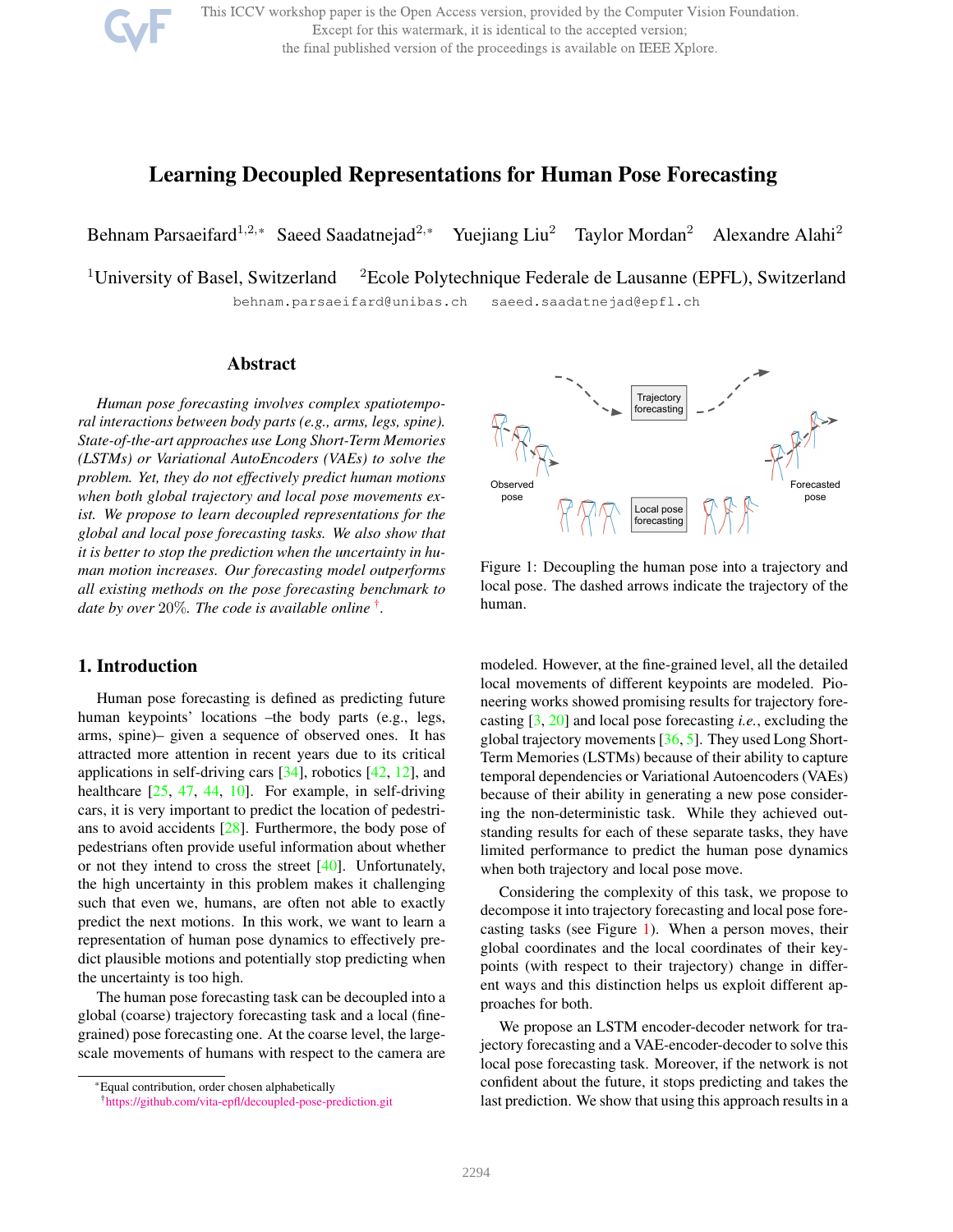<span id="page-1-0"></span>significant improvement of the quality of the predicted pose both visually and numerically in the evaluation metrics.

#### 2. Related works

#### 2.1. Trajectory Forecasting

Trajectory forecasting refers to the task of predicting the future trajectories of humans, *i.e.*, the future positions of them over time (in XY coordinates) based on previous locations. In the pioneering work  $[21]$ , the authors presented the social force model for trajectory forecasting, in which attractive and repulsive forces are introduced to impose physical constraints such as navigating the person toward their goal while forcing them to keep distance from other people in the scene. This and similar hand-crafted models [\[48,](#page-8-7) [33,](#page-8-8) [37,](#page-8-9) [4,](#page-7-7) [39,](#page-8-10) [41,](#page-8-11) [15\]](#page-7-8) rely on small datasets at the cost of limited prediction accuracy.

The data-driven and deep learning methods have been proposed to increase the prediction accuracy [\[17,](#page-7-9) [20,](#page-7-4) [31,](#page-8-12) [3,](#page-7-3) [23,](#page-7-10) [7,](#page-7-11) [30,](#page-8-13) [29,](#page-8-14) [32\]](#page-8-15) of the hand-crafted models. These approaches rely on large datasets [\[28\]](#page-8-4). Due to the sequential nature of the human trajectories, a history of 2D or 3D coordinates, recurrent neural network (RNNs) and their variants can be used. Social LSTM [\[3\]](#page-7-3) proposed a Long Short-Term Memory (LSTM) network with a social pooling module modeling the interaction between the humans. Others studied different deep learning alternatives such as feedforward networks [\[22\]](#page-7-12), graph attention network [\[23\]](#page-7-10) and a deep generative adversarial network (GAN) coupled with a recurrent neural network [\[20\]](#page-7-4). In this paper, we use an encoder-decoder LSTM network for our trajectory forecasting task.

#### 2.2. Pose Forecasting

The trajectory forecasting only provides coarse information about the future but we can go one step further and predict the bounding boxes around the human to catch the size of them too  $[8]$ . This can be extended further to predicting the future body keypoints over time based on previous observations.

Existing works on pose forecasting mostly ignore the global motion of the human and only predict the changes in keypoints locations with respect to the center of human with the global motion excluded [\[18,](#page-7-14) [24,](#page-7-15) [36,](#page-8-6) [11,](#page-7-16) [19,](#page-7-17) [13,](#page-7-18) [35,](#page-8-16) [14,](#page-7-19) [45,](#page-8-17) [5,](#page-7-5) [49\]](#page-9-0). RNNs, capable of capturing the temporal dependencies in sequential data, have been widely used for the problem of local pose forecasting [\[18,](#page-7-14) [24,](#page-7-15) [36,](#page-8-6) [11,](#page-7-16) [19,](#page-7-17) [13,](#page-7-18) [35\]](#page-8-16). Combining high-level spatio-temporal graphs with RNNs [\[24\]](#page-7-15), sequence-to-sequence architecture with residual connections [\[36\]](#page-8-6) and forecasting human dynamics from static images [\[11\]](#page-7-16) are used for pose forecasting. There are some other ideas for pose forecasting including combining a 3-layer LSTM and a dropout autoencoder [\[19\]](#page-7-17), hierarchical RNN [\[13\]](#page-7-18), attention-based feed-forward network [\[35\]](#page-8-16), completing an incomplete pose and designing a graph convolutional network [\[16\]](#page-7-20), and including context using a graph attention [\[14\]](#page-7-19). There are also some probabilistic approaches based on GANs [\[45\]](#page-8-17) and VAEs [\[5,](#page-7-5) [49\]](#page-9-0) considering their strengths in generation and learning representations. In [\[5\]](#page-7-5), the authors proposed an encoder-decoder network with a conditional VAE for pose forecasting. In [\[49\]](#page-9-0), the authors proposed Motion Transformation VAE (MT-VAE) to generate multiple plausible pose from the same input.

However, none of those methods solved the pose forecasting problem when both the trajectory and local pose change. There are still some works in the literature that predicted pose when they move globally  $[2, 1, 9, 34, 46]$  $[2, 1, 9, 34, 46]$  $[2, 1, 9, 34, 46]$  $[2, 1, 9, 34, 46]$  $[2, 1, 9, 34, 46]$  $[2, 1, 9, 34, 46]$  $[2, 1, 9, 34, 46]$  $[2, 1, 9, 34, 46]$  $[2, 1, 9, 34, 46]$ . Some of them proposed the goal-directed human motion forecasting by incorporating the context of the scene in the prediction [\[9\]](#page-7-21) or synthesizing human motion between two points given the inputs of start and end positions [\[46\]](#page-8-18). Closer to ours, SC-MPF [\[1\]](#page-5-1) and TRiPOD [\[2\]](#page-5-0) predicted the trajectory and local pose dynamics as a single task by considering various human-human, human-objects, and human-scene interactions. In another approach, the human motion was split into the global and local dynamics [\[34\]](#page-8-0) in a deterministic way. In this work, we decouple the human pose into a trajectory and a local pose and propose a generative approach based on VAE to learn a representation for the local pose dynamics. Furthermore, we show that our approach outperforms those baselines significantly in evaluation metrics.

#### 3. DeRPoF: Decoupled Representations for Pose Forecasting

In this section, we describe our method to decouple representations for pose forecasting. Our model consists of two networks for trajectory and local pose forecastings and the general concept of decoupling is depicted in Figure [1.](#page-0-1)

#### 3.1. Formulation

Given a sequence of  $T_{obs}$  observed pose  ${P_1, P_2, \ldots, P_{T_{obs}}}, \text{ where } P_t =$  $\{e_i^i\}_{i=1:d}$  is the location of  $d$  keypoints at time step  $t$ , we aim at predicting the next  $T_{future}$  future pose, *i.e.*,  ${P_{T_{obs}+1}, P_{T_{obs}+2}, \ldots, P_{T_{obs}+T_{future}}}$ . We split the keypoints  $P_t^i$  at each time t into two parts:

$$
\boldsymbol{P}_t^i = \boldsymbol{R}_t + \boldsymbol{r}_t^i,\tag{1}
$$

where  $R_t$  is the location of the center of the human with respect to the camera and  $r_t = \{r_t^i\}_{i=1:d}$  is the locations of d keypoints with respect to  $\mathbf{R}_t$ . The trajectory  $\{\mathbf{R}_t\}_{t=1:T_{obs}}$ represents the global movements of the human with respect to the camera and the local pose sequence  ${r_t}_{t=1:T_{obs}}$  indicates the fine-grained movements of keypoints with respect to the trajectory.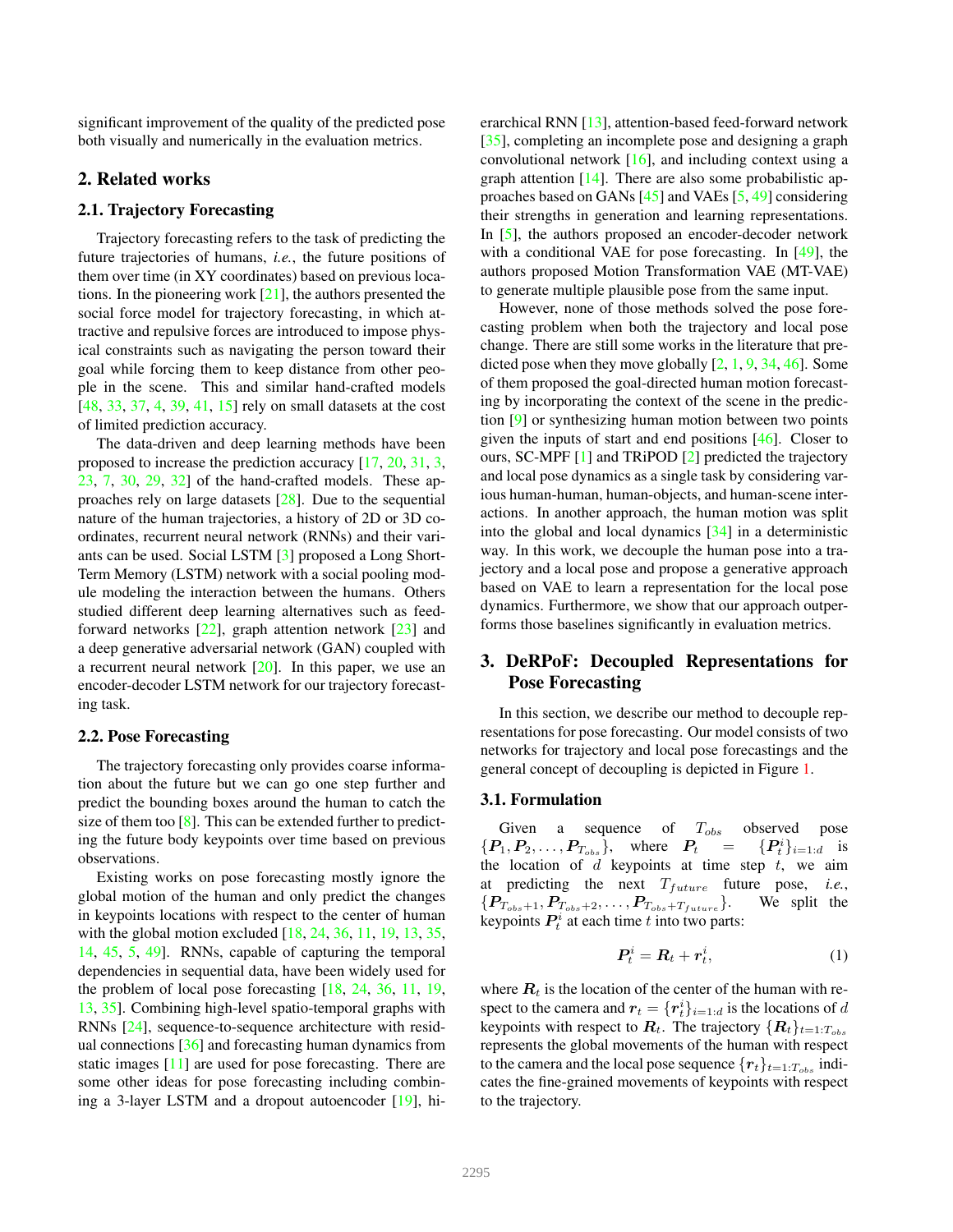<span id="page-2-4"></span><span id="page-2-0"></span>

Figure 2: The LSTM encoder-decoder network for trajectory forecasting. The dashed arrows indicate the trajectory of the human.

Similar to previous works [\[36,](#page-8-6) [1\]](#page-5-1), instead of locations, we use velocities which are more effective in the learning process. The velocity of the pose at time t is simply  $\{\dot{P}_t^i\} =$  $P_t - P_{t-1}$  and its *i*-th element ( $i \in 1, \ldots, d$ ) can be written as:

$$
\dot{\boldsymbol{P}}_t^i = \dot{\boldsymbol{R}}_t + \dot{\boldsymbol{r}}_t^i \tag{2}
$$

where  $\dot{R}_t = R_t - R_{t-1}, \dot{r}_t = \{\dot{r}_t^i\}_{i=1:d} = \{r_t^i$  $r_{t-1}^i\}_{i=1:d\cdot}$ 

#### 3.2. Network Architecture

Our method comprises two networks: an LSTM encoder-decoder for trajectory forecasting and a VAE encoder-decoder for the local pose forecasting.

#### 3.2.1 Trajectory Forecasting

Figure [2](#page-2-0) shows this part of the network. We use an LSTM encoder-decoder network similar to [\[8\]](#page-7-13) for the trajectory forecasting. The encoder LSTM at time  $t$  takes in as input the observed velocities  $\{\dot{R}_1, \ldots, \dot{R}_t\}$  and outputs the updated hidden state, *i.e.*:

$$
\boldsymbol{h}_t = LSTM_{enc}^{traj}(\boldsymbol{h}_{t-1}, \dot{\boldsymbol{R}}_t)
$$
(3)

where  $LSTM_{enc}^{traj}$  is the encoder LSTM. The encoder extracts the important features of the input and encodes them in the hidden state.

After encoding the input, the decoder LSTM takes as input the last observed velocity as well as the last hidden state of the encoder as its initial hidden state and outputs the predicted hidden state, *i.e.*:

$$
\hat{\boldsymbol{h}}_{t+1} = LSTM_{dec}^{traj}(\boldsymbol{h}_t, \dot{\boldsymbol{R}}_t)
$$
(4)

where  $LSTM_{dec}^{traj}$  is the decoder LSTM. A fully connected layer is finally used to predict the next future velocity, *i.e.*:

$$
\hat{\dot{\mathbf{R}}}_{t+1} = \phi(\hat{\mathbf{h}}_{t+1})
$$
\n(5)

where  $\phi$  is the fully connected layer. We can predict the next velocities from Equations [4](#page-2-1) and [5](#page-2-2) if we use as input in Equation [4](#page-2-1) the previous predicted hidden state and velocity, *i.e.*, for a later time  $t + t'$  we write:

$$
\hat{\mathbf{h}}_{t+t'} = LSTM_{dec}^{traj}(\hat{\mathbf{h}}_{t+t'-1}, \mathbf{R}_{t+t'-1})
$$
\n
$$
\hat{\mathbf{R}}_{t+t'} = \phi(\hat{\mathbf{h}}_{t+t'})
$$
\n(6)\n
$$
\hat{\mathbf{R}}_{t+t'} = \hat{\mathbf{R}}_{t+t'-1} + \hat{\mathbf{R}}_{t+t'}
$$

The velocities are used to iteratively compute the future trajectory using the above equation.

#### 3.2.2 Local Pose Forecasting

A common VAE consists of an encoder that maps the input to a distribution in a latent space and a decoder that samples from that distribution and tries to regenerate the input. The optimal parameters of the network are found by minimizing the reconstruction loss, defined usually as the Mean Squared Error (MSE) between the prediction and the input, as well as the KL Divergence between the latent space distribution and a standard Gaussian distribution [\[27\]](#page-7-22). In our task of local pose forecasting, we use a slightly different VAE in which the network does not regenerate the input but tries to generate the future ground truths. In this case, the loss is defined as the MSE between the predictions and the ground truths in addition to the KL divergence.

We show the architecture of the network in Figure [3.](#page-3-0) The encoder LSTM,  $LSTM_{enc}^{local}$ , at time t takes in as input the sequence of the observed local pose velocities,  ${\bf \{\dot r}_1,\ldots,\dot r_t\}$ , and outputs the updated hidden state, *i.e.*:

$$
\boldsymbol{h}'_t = LSTM_{enc}^{local}(\boldsymbol{h}'_{t-1}, \boldsymbol{\dot{r}}_t) \tag{7}
$$

Two fully connected layers take as input the hidden state and output the mean  $\mu$  and the covariance  $\sigma$ , *i.e.*:

$$
\mu = \phi_{\mu}(\dot{h_t})
$$
  
\n
$$
\sigma = \phi_{\sigma}(\dot{h_t})
$$
  
\n
$$
z = \mu + \sigma * \xi
$$
 (8)

<span id="page-2-1"></span>where  $\phi_{\mu}$  and  $\phi_{\sigma}$  are the fully connected layers and  $\xi$  is a random variable sampled from a multivariate standard Gaussian using the reparameterization trick [\[27\]](#page-7-22). Having calculated  $\mu$  and  $\sigma$ , we set the initial hidden state of the decoder to a fully connected layer applied on z.

<span id="page-2-2"></span>The decoder LSTM,  $LSTM_{dec}^{local}$ , takes as input the last observed local pose velocity as well as the hidden state and outputs the predicted hidden state, *i.e.*:

<span id="page-2-3"></span>
$$
\hat{\boldsymbol{h}}'_{t+1} = LSTM_{dec}^{local}(\boldsymbol{h}'_t, \boldsymbol{\dot{r}}_t)
$$
\n(9)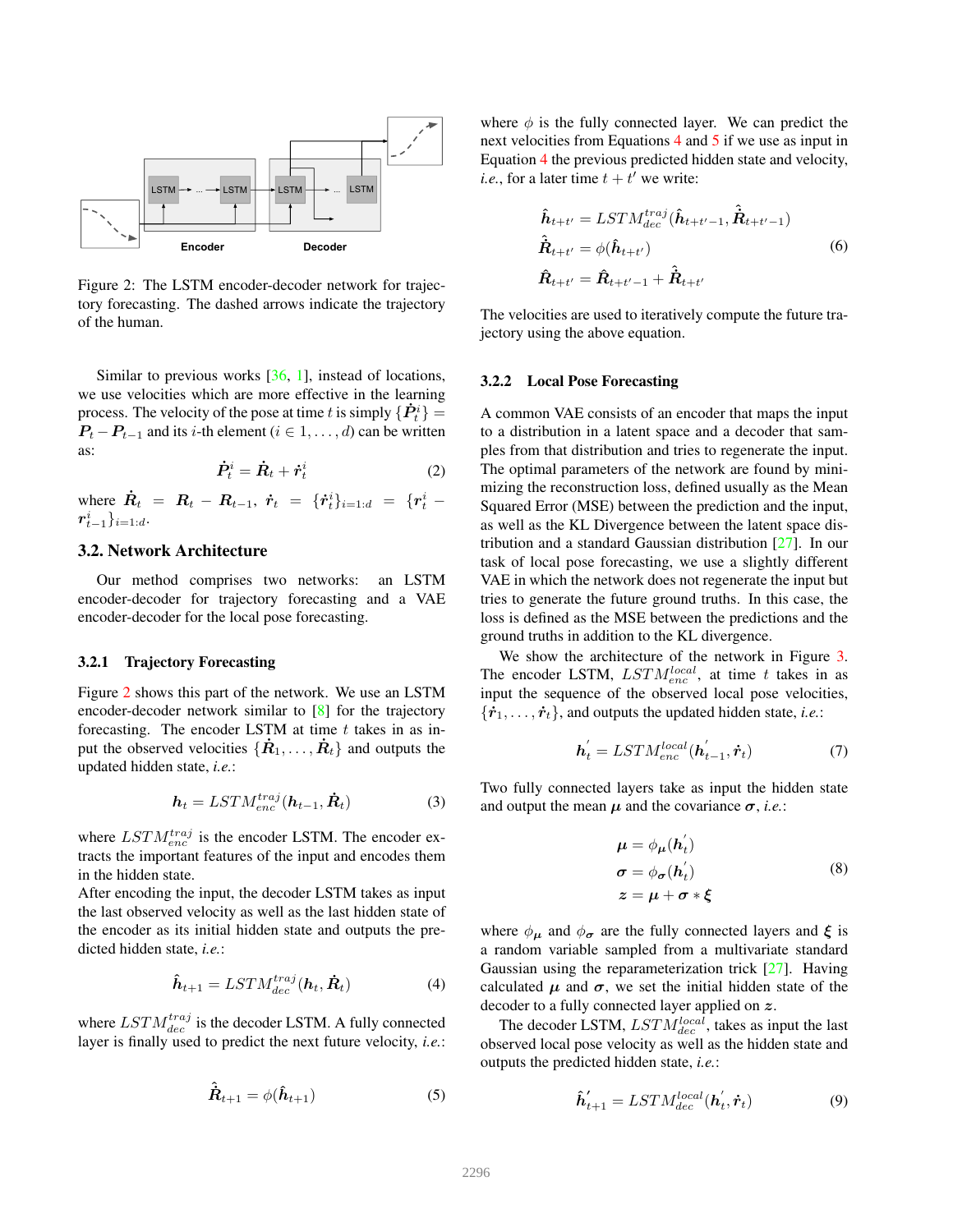<span id="page-3-4"></span><span id="page-3-0"></span>

Figure 3: The VAE encoder-decoder network for the local pose forecasting.

We use a fully connected layer,  $\phi^{'}$  , to predict the next future local pose velocity, *i.e.*:

<span id="page-3-1"></span>
$$
\hat{\boldsymbol{r}}_{t+1} = \phi'(\hat{\boldsymbol{h}}'_{t+1}) \tag{10}
$$

The next velocities are predicted from Equations [9](#page-2-3) and [10](#page-3-1) by using as input in Equation [9](#page-2-3) the previous predicted hidden state and velocity, *i.e.*, for a later time  $t + t'$  we write:

$$
\hat{\boldsymbol{h}}'_{t+t'} = LSTM_{dec}^{local}(\hat{\boldsymbol{h}}'_{t+t'-1}, \hat{\boldsymbol{r}}_{t+t'-1})
$$
\n
$$
\hat{\boldsymbol{r}}_{t+t'} = \phi'(\hat{\boldsymbol{h}}'_{t+t'})
$$
\n
$$
\hat{\boldsymbol{r}}_{t+t'} = \hat{\boldsymbol{r}}_{t+t'-1} + \hat{\boldsymbol{r}}_{t+t'}
$$
\n(11)

These velocities are used to iteratively compute the future local pose in the above equation.

#### 3.3. Training

The objective is to achieve realistic and accurate pose close to the ground truth pose while keeping the trajectory and the local pose decoupled. Therefore, the loss is derived as follows:

$$
\mathcal{L} = \sum_{t=T_{obs}+1}^{T_{obs}+T_{future}} \left( ||\hat{\boldsymbol{R}}_t - \dot{\boldsymbol{R}}_t||^2 + \lambda_l ||\hat{\boldsymbol{r}}_t - \dot{\boldsymbol{r}}_t||^2 \right) + \lambda_k KL\Big(P\left(z\right) ||\mathcal{N}\left(\boldsymbol{0},\boldsymbol{I}\right)\Big) \quad (12)
$$

where  $p(z)$  is the probability distribution of z and  $\lambda_l$  and  $\lambda_k$  are two hyperparameters to control the contribution of each term in the final loss. The first term in Equation [12](#page-3-2) penalizes the trajectory forecasting and the second and third terms penalize realistic local pose forecasting.

We also consider the uncertainty in the pose forecasting. Once the model is uncertain, it stops predicting and outputs the last prediction. We call the model at  $t > t_c$ , where  $t_c$  is the threshold, uncertain if the model is penalized less by predicting up to time  $t_c$  and using the last prediction as the future predictions for times  $t > t_c$ . In the beginning of the training,  $t_c$  starts from 0 but it increases after some epochs of training and reaches a value smaller or equal to the maximum prediction length.

#### 4. Experiment

1 In this section, we first introduce datasets, evaluation metrics, baselines, and experiment details. To be fair in the results, we follow the same procedure mentioned in the So-MoF challenge [\[2\]](#page-5-0).

#### 4.1. Datasets

- 3DPW[\[43\]](#page-8-19) 3D Pose in the Wild is an accurate dataset with 3D pose containing various indoor and outdoor scenarios such as walking, arguing, phoning, doing sport, etc. We use a subset of this dataset used as benchmarking in the SoMoF challenge. This subset contains 220 sequences in the train, 36 sequences in the validation, and 85 sequences in the test set. The pose consist of 13 body keypoints in 3D including the neck, shoulders, elbows, wrists, knees, hips, and ankles.
- PoseTrack[\[6\]](#page-7-23) is another dataset containing various indoor as well as outdoor scenarios originally purposed for the problem of pose estimation. PoseTrack dataset contains human keypoints which are partly occluded and invisible. Similarly, we use the official PoseTrack dataset in the SoMoF challenge. This dataset has 306, 104, and 106 sequences in the train, validation, and test respectively. The pose consist of 14 body keypoints in 2D including the head, neck, shoulders, elbows, wrists, knees, hips, and ankles.

<span id="page-3-2"></span>We have taken 16 frames (640 ms in PoseTrack and 1030 ms in 3DPW) as the observation and predicted up to the next 14 frames (560 ms in PoseTrack and 900 ms in 3DPW).

#### <span id="page-3-3"></span>4.2. Evaluation Metrics

- VIM: Visibility Ignored Metric is the average Euclidean distance between the location of the predicted keypoints and the location of the keypoints in the ground truth [\[2\]](#page-5-0).
- VAM: Visibility Aware Metric is the same as VIM if the visibility of the keypoints is predicted correctly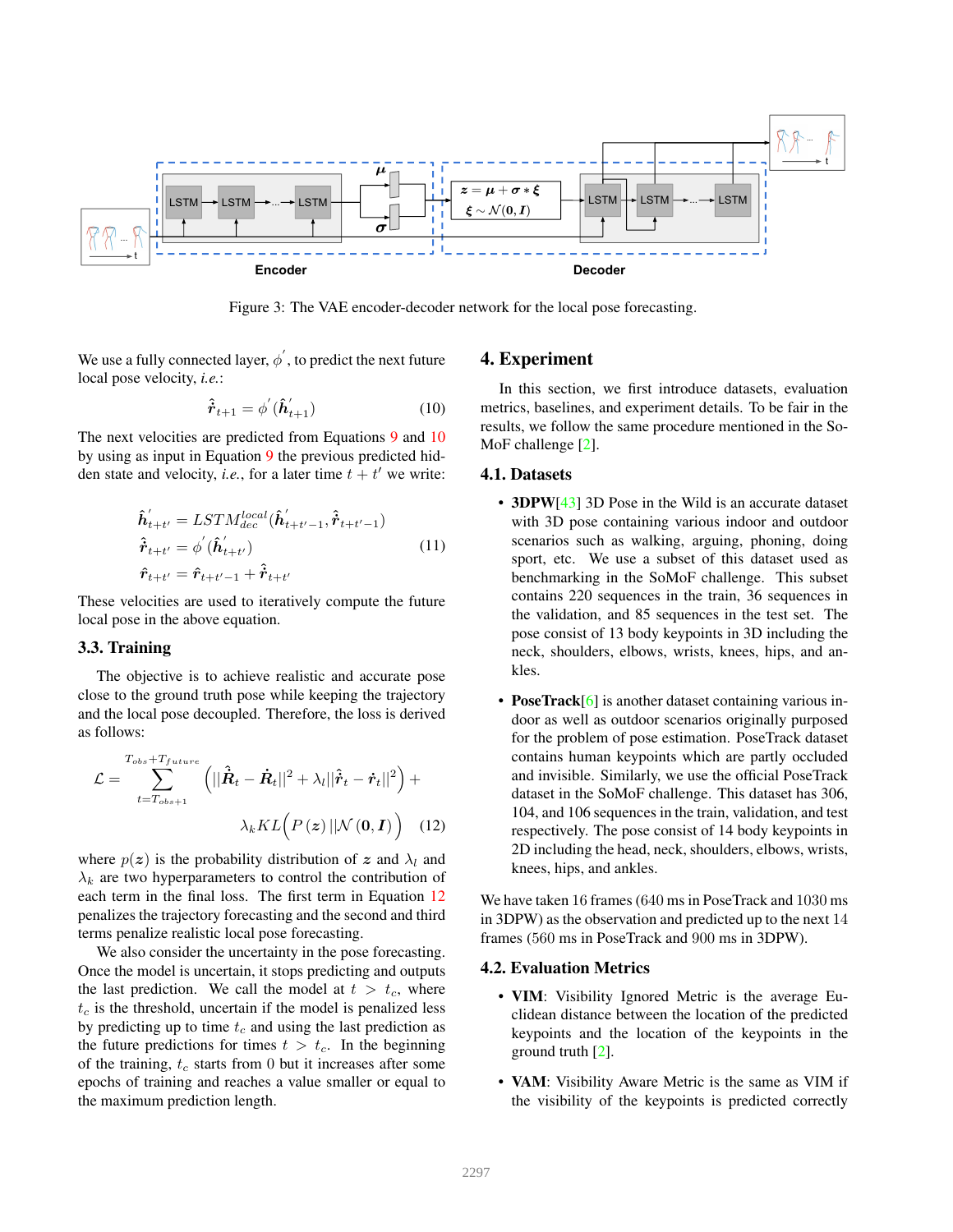<span id="page-4-0"></span>otherwise a penalty  $B$  is imposed  $[2]$ . This value is considered as 200 in our experiments.

#### 4.3. Baselines

- Zero velocity: A simple baseline to keep the last observed pose as the prediction for future frames. It has been shown that this baseline is a hard-to-beat baseline that has outperformed a large number of models [\[36,](#page-8-6) [18\]](#page-7-14).
- Nearest neighbour: This is a simple baseline in which using Euclidean distance, we compare the normalized input sequence in the test set with the normalized input sequences in the train set and choose the closest one. Then, the prediction will be the future sequence of that selected sequence. This baseline has been compared with in some other works too [\[50\]](#page-9-1).
- **TRIPOD** [\[2\]](#page-5-0): This is a recent work on human pose forecasting which takes into account various interactions between the humans and other humans and objects in the scene using graph attention networks.
- **SC-MPF** [\[1\]](#page-5-1): It is another recent method for pose forecasting. The human-to-human interaction is included in this model using social pooling.
- Other baselines (PF-RNN + S-LSTM, MoAtt + S-LSTM, PF-RNN + S-GAN, MoAtt + S-GAN, PF-RNN + ST-GAT and MoAtt + ST-GAT): In these models, the human pose forecasting is achieved by combining the results of the trajectory forecasting (MoAtt [\[35\]](#page-8-16) or PF-RNN [\[36\]](#page-8-6)) and the local pose forecasting (ST-GAT [\[23\]](#page-7-10), S-LSTM [\[3\]](#page-7-3) or S-GAN [\[20\]](#page-7-4)).

#### 4.4. Implementation Details

The dimension of the hidden states of all the LSTMs in the model is 64. The dimension of the latent space in the VAE is 32. We have taken  $\lambda_l$  and  $\lambda_k$  in Equation [12](#page-3-2) to be 1 and 0.01 respectively. We have implemented our model in Pytorch [\[38\]](#page-8-20) and trained it using the Adam optimizer [\[26\]](#page-7-24). The learning rate starts at 0.001 and is updated during the training by an adaptive scheduler. All the models are trained for 1000 epochs on an NVIDIA GTX-2080-Ti GPU.

#### 4.5. Results and Discussions

We evaluate our model on the unseen test dataset with the evaluation metrics introduced in Section [4.2.](#page-3-3) The quantitative numbers for 3DPW and Posetrack datasets are reported in Table [1](#page-5-2) and Table [2,](#page-5-3) respectively. Our model (DeRPoF) outperforms all the previous baselines including two-stage and one-stage predictions in both datasets. Furthermore, it shows that given the high uncertainty in human pose forecasting, sometimes not predicting (Zero velocity) is better than predicting. We used the numbers reported in the challenge and unfortunately, we could not compare with [\[34\]](#page-8-0) as their source code is not available and our re-implementation shows non-realistic results.

To study the effect of each module in the final outcome, we do an ablation study:

- w/o Early stop In this model, our network predicts all the future frames regardless of the uncertainty of the predictions.
- w/o Decoupling In this model, we remove the decoupling from the model, *i.e.,* the human motion is not split into a global trajectory and local pose. In this baseline, the pose is predicted using the VAE-encoderdecoder.
- w/o VAE, Decoupling In this model, we remove both the VAE and the decoupling, *i.e.* the human motion is predicted without splitting it into global and local motion using an encoder-decoder LSTM-based network.

The quantitative results of all these modes are reported in Table [3.](#page-5-4) This experiment is conducted on the 3DPW dataset. As it shows, each part improves the performance and all of them are required to capture an accurate human motion.

To better show it, the qualitative results of these mod-els are depicted in Figure [4.](#page-6-0) The observed pose for  $t =$ 2, 4, 6, 8, 10, 12, 14, 16 are on the left and the predicted pose for  $t = 17, 19, 21, 23, 25, 27, 29$  are on the right for two different scenarios (a) and (b). The keypoints move more naturally in the two top rows (DeRPoF and w/o Early stop) of each scenario while the keypoints do not move in a real manner when the decoupling is omitted. This is in accordance with our assumption about the necessity of learning decoupled representations to predict a realistic human motion. The predictions of Nearest neighbor and Zero velocity baselines are presented in the last two rows. We could not include the qualitative results for other baselines since their codes are not available.

Using a generative model provides us the ability to sample from the learned distribution and generate multiple examples per a given sequence of human motion. In the above analysis, we used only the mean of the learned representation but we could verify that it generates multiple distinct samples.

#### 5. Conclusions and Future Works

We have tackled the human pose forecasting task by decomposing it into global trajectory and local pose forecasting tasks. We employed a simple LSTM encoder-decoder network for the prediction of the trajectory and proposed a VAE-encoder-decoder for the local pose forecasting. Evaluating our model on the 3DPW and PoseTrack datasets in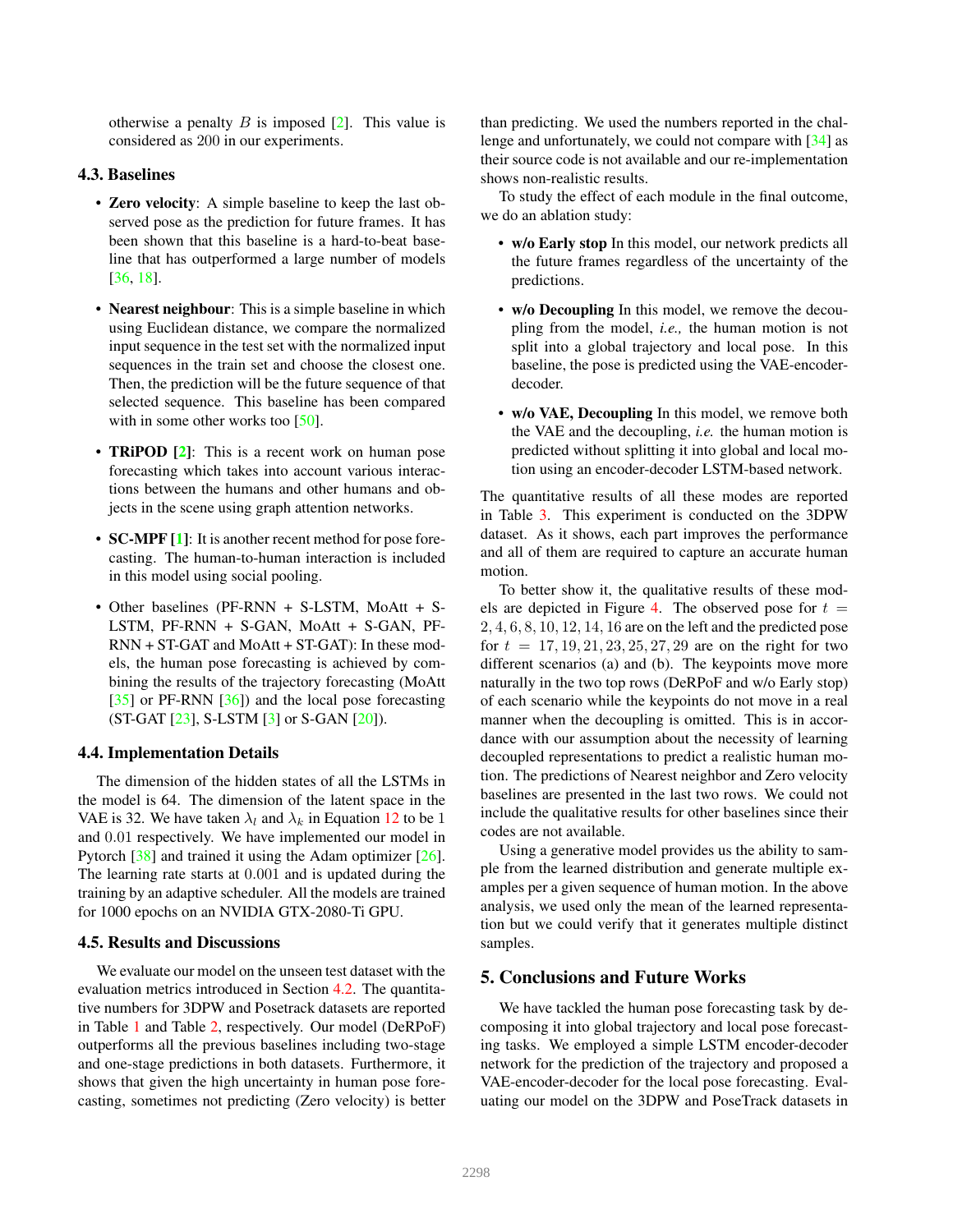<span id="page-5-5"></span><span id="page-5-2"></span>

| method                   | Prediction time  |                  |                  |          |                  |  |
|--------------------------|------------------|------------------|------------------|----------|------------------|--|
|                          | $100 \text{ ms}$ | $240 \text{ ms}$ | $500 \text{ ms}$ | $640$ ms | $900 \text{ ms}$ |  |
| PF-RNN $[36]+S-LSTM [3]$ | 73.82            | 127.23           | 179.07           | 202.78   | 277.55           |  |
| MoAtt $[35]+S-LSTM [3]$  | 64.64            | 111.67           | 168.67           | 202.16   | 267.65           |  |
| PF-RNN $[36]+S-GAN [20]$ | 83.35            | 138.48           | 182.84           | 204.84   | 291.96           |  |
| MoAtt $[35]+S-GAN [20]$  | 66.36            | 112.18           | 166.48           | 209.53   | 277.85           |  |
| PF-RNN [36]+ST-GAT [23]  | 66.95            | 117.77           | 165.99           | 190.52   | 252.23           |  |
| MoAtt [35]+ST-GAT [23]   | 62.15            | 97.74            | 155.23           | 184.96   | 250.98           |  |
| $SC-MPF[1]$              | 46.28            | 73.88            | 130.23           | 160.83   | 208.44           |  |
| TRiPOD <sup>[2]</sup>    | 30.26            | 51.84            | 85.08            | 104.78   | 146.33           |  |
| Nearest neighbour        | 27.34            | 51.68            | 97.75            | 121.40   | 168.27           |  |
| Zero velocity            | 29.35            | 53.56            | 94.52            | 112.68   | 143.10           |  |
| <b>DeRPoF</b> (ours)     | 19.53            | 36.89            | 68.29            | 85.45    | 118.21           |  |

Table 1: Comparison of VIM for 3DPW dataset. The reported numbers are in centimeter.

<span id="page-5-3"></span>

| method                      | Prediction time |                  |                  |                  |               |  |  |
|-----------------------------|-----------------|------------------|------------------|------------------|---------------|--|--|
|                             | $80 \text{ ms}$ | $160 \text{ ms}$ | $320 \text{ ms}$ | $400 \text{ ms}$ | 560 ms        |  |  |
| PF-RNN $[36]+S$ -LSTM $[3]$ | 87.02/89.44     | 103.22/111.11    | 129.21/136.43    | 138.77/145.72    | 160.95/157.04 |  |  |
| MoAtt $[35]+S-LSTM [3]$     | 82.06/86.76     | 100.99/109.02    | 121.43/130.82    | 132.73/142.35    | 156.15/155.21 |  |  |
| PF-RNN $[36]+S-GAN [20]$    | 84.40/87.23     | 99.24/106.23     | 130.21/131.12    | 130.21/139.94    | 150.03/150.44 |  |  |
| MoAtt $[35]+S-GAN [20]$     | 82.45/85.82     | 98.76/104.13     | 119.38/128.97    | 127.98/139.07    | 149.53/151.45 |  |  |
| PF-RNN [36]+ST-GAT [23]     | 82.06/86.76     | 94.25/102.61     | 117.70/127.87    | 126.71/137.87    | 148.65/150.80 |  |  |
| MoAtt [35]+ST-GAT [23]      | 80.60/86.29     | 93.43/100.92     | 115.68/125.32    | 129.54/137.50    | 141.13/147.92 |  |  |
| $SC-MPF[1]$                 | 22.01/78.36     | 37.99/99.80      | 64.62/124.38     | 75.84/138.52     | 93.54/147.93  |  |  |
| TRiPOD <sup>[2]</sup>       | 15.21/30.00     | 26.79/49.66      | 48.12/80.32      | 58.68/93.32      | 74.11/110.40  |  |  |
| Nearest neighbour           | 11.75/24.62     | 21.35/42.05      | 41.15/70.95      | 50.99/82.76      | 66.80/99.91   |  |  |
| Zero velocity               | 13.17/26.57     | 24.06/45.17      | 43.31/72.92      | 52.17/83.87      | 65.63/97.34   |  |  |
| DeRPoF (ours)               | 10.20/22.05     | 18.56/37.29      | 34.89/62.01      | 42.76/73.10      | 54.62/88.12   |  |  |

<span id="page-5-4"></span>Table 2: Comparison of VIM/VAM for PoseTrack dataset. The reported results are in pixel.

| method              | Prediction time  |                  |                  |        |                  |  |
|---------------------|------------------|------------------|------------------|--------|------------------|--|
|                     | $100 \text{ ms}$ | $240 \text{ ms}$ | $500 \text{ ms}$ | 640 ms | $900 \text{ ms}$ |  |
| <b>DeRPoF</b>       | 19.53            | 36.89            | 68.29            | 85.45  | 118.21           |  |
| w/o Early stop      | 19.53            | 36.89            | 70.70            | 89.02  | 126.19           |  |
| w/o Decoupling      | 19.27            | 36.84            | 71.02            | 89.76  | 127.73           |  |
| w/o VAE, Decoupling | 20.50            | 37.95            | 72.68            | 91 94  | 131.99           |  |

Table 3: The ablation study of VIM for 3DPW dataset. The reported numbers are in centimeter.

the SoMoF benchmarking, we have shown that our model outperforms all the baselines in the challenge.

Motivated by the success of our work in improving the accuracy of human motion forecasting in 3DPW and Pose-Track, this can be applied to other datasets especially for longer predictions and in different environments.

#### 6. Acknowledgments

This project has received funding from the European Union's Horizon 2020 research and innovation programme under the Marie Sklodowska-Curie grant agreement No

754354, the Swiss National Science Foundation under the Grant 2OOO21-L92326, the EPFL Interdisciplinary Seed Fund.

#### References

- <span id="page-5-1"></span>[1] Vida Adeli, Ehsan Adeli, Ian Reid, Juan Carlos Niebles, and Hamid Rezatofighi. Socially and contextually aware human motion and pose forecasting. *IEEE Robotics and Automation Letters*, 5(4):6033–6040, 2020. [2,](#page-1-0) [3,](#page-2-4) [5,](#page-4-0) [6](#page-5-5)
- <span id="page-5-0"></span>[2] Vida Adeli, Mahsa Ehsanpour, Ian Reid, Juan Carlos Niebles, Silvio Savarese, Ehsan Adeli, and Hamid Rezatofighi. Tripod: Human trajectory and pose dynamics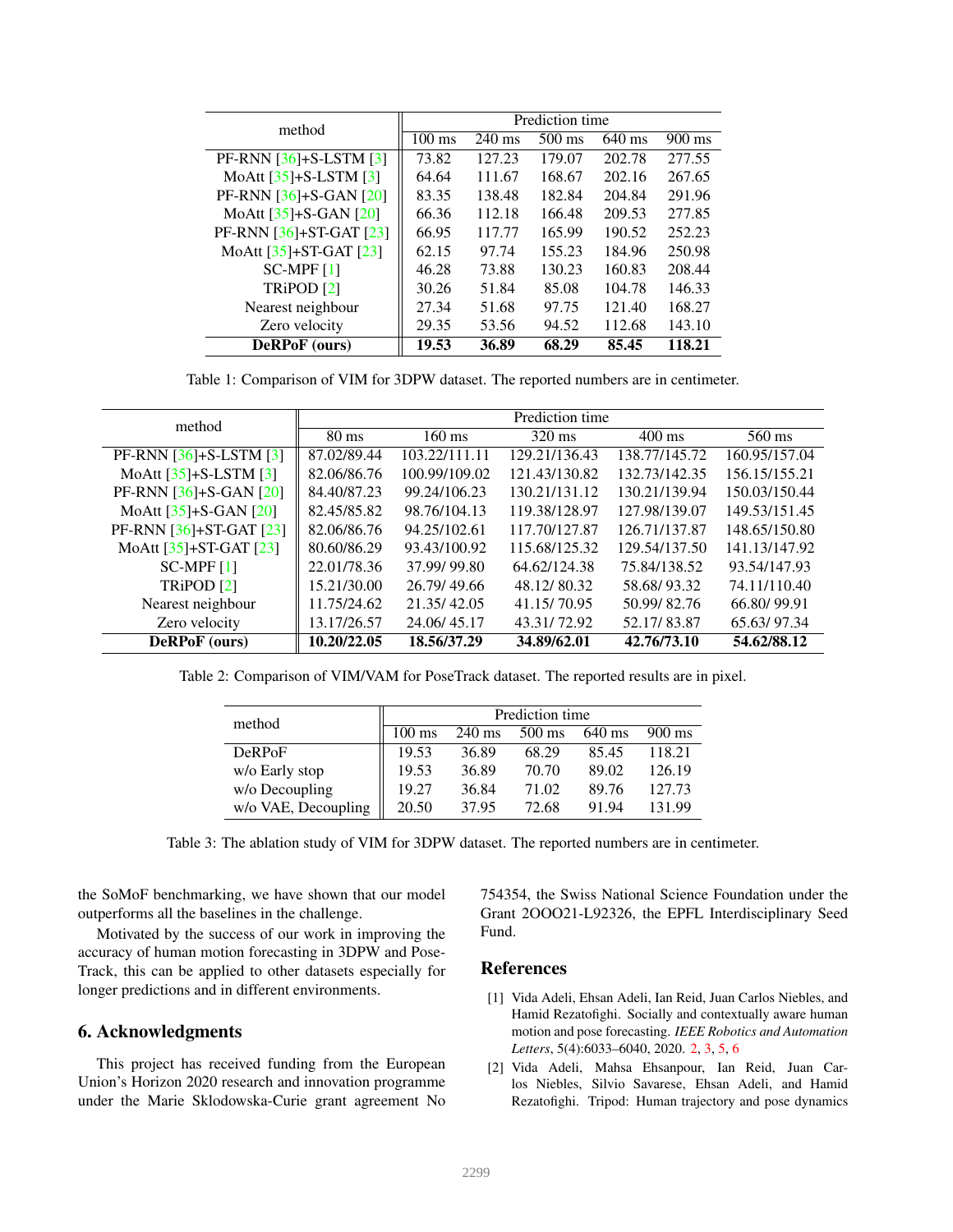## <span id="page-6-0"></span> $PPPPPPPPPT$

# RR R R R R R R

FFFFFFF  $\mathcal{F}\mathcal{F}\mathcal{F}\mathcal{F}\mathcal{F}\mathcal{F}\mathcal{F}$  $P P P P P P P P$ DE DE DE DE  $277777777$  $27777777$ (a)  $R$   $R$   $R$  $\sqrt{\ }$  $\mathbb{R}$  $\mathbb{R}$  $\sqrt{ }$  $\mathcal{R}$  $K$  $K$   $K$   $K$   $K$  $\mathcal{K}$  $K$   $K$   $K$  $\mathcal{H}$  $X^{\sim}$  $X$   $X$   $X$  $\mathcal{H}$  $\mathbb{R}$  $\mathcal{H}$  $K$   $K$   $K$   $K$   $K$  $\aleph$ (b)

Figure 4: The observed (left) and the predicted (right) pose for two different scenarios in a and b. The rows correspond to the DeRPoF, w/o Early stop, w/o Decoupling, w/o VAE, Decoupling and two baselines Nearest neighbour, and Zero velocity from top to bottom. Only the pose of every other frame is shown.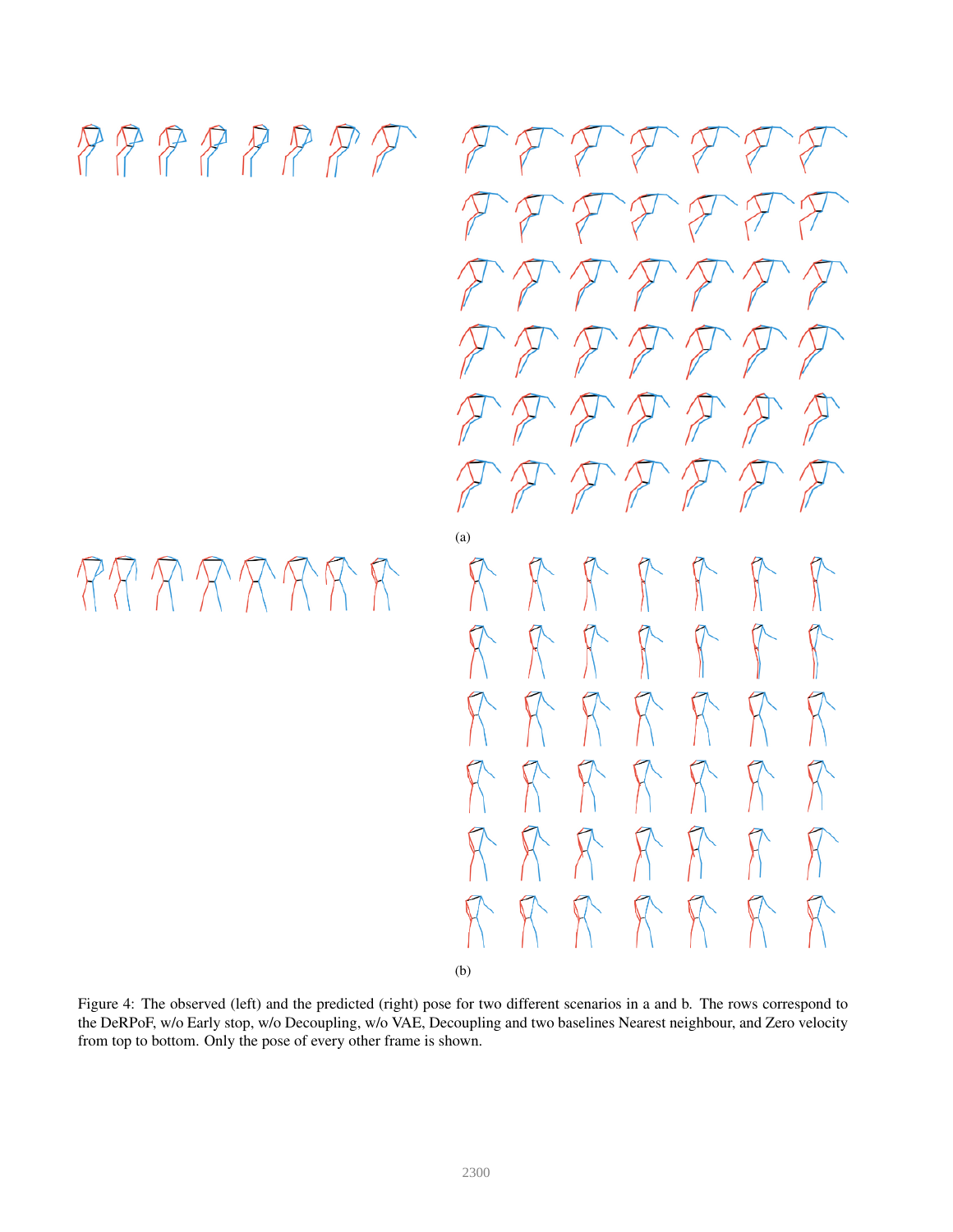forecasting in the wild. In *Proceedings of the IEEE International Conference on Computer Vision (ICCV)*, 2021. [2,](#page-1-0) [4,](#page-3-4) [5,](#page-4-0) [6](#page-5-5)

- <span id="page-7-3"></span>[3] Alexandre Alahi, Kratarth Goel, Vignesh Ramanathan, Alexandre Robicquet, Li Fei-Fei, and Silvio Savarese. Social lstm: Human trajectory prediction in crowded spaces. In *Proceedings of the IEEE conference on Computer Vision and Pattern Recognition (CVPR)*, pages 961–971, 2016. [1,](#page-0-2) [2,](#page-1-0) [5,](#page-4-0) [6](#page-5-5)
- <span id="page-7-7"></span>[4] Alexandre Alahi, Vignesh Ramanathan, and Li Fei-Fei. Socially-aware large-scale crowd forecasting. In *Proceedings of the IEEE conference on Computer Vision and Pattern Recognition (CVPR)*, pages 2203–2210, 2014. [2](#page-1-0)
- <span id="page-7-5"></span>[5] Sadegh Aliakbarian, Fatemeh Sadat Saleh, Mathieu Salzmann, Lars Petersson, and Stephen Gould. A stochastic conditioning scheme for diverse human motion prediction. In *Proceedings of the IEEE conference on Computer Vision and Pattern Recognition (CVPR)*, pages 5223–5232, 2020. [1,](#page-0-2) [2](#page-1-0)
- <span id="page-7-23"></span>[6] Mykhaylo Andriluka, Umar Iqbal, Eldar Insafutdinov, Leonid Pishchulin, Anton Milan, Juergen Gall, and Bernt Schiele. Posetrack: A benchmark for human pose estimation and tracking. In *Proceedings of the IEEE conference on computer vision and pattern recognition (CVPR)*, pages 5167–5176, 2018. [4](#page-3-4)
- <span id="page-7-11"></span>[7] Mohammadhossein Bahari, Nejjar Ismail, and Alexandre Alahi. Injecting knowledge in data-driven vehicle trajectory predictors. *Transportation Research Part C*, 2021. [2](#page-1-0)
- <span id="page-7-13"></span>[8] Smail Bouhsain, Saeed Saadatnejad, and Alexandre Alahi. Pedestrian intention prediction: A multi-task perspective. In *European Association for Research in Transportation (hEART)*, 2020. [2,](#page-1-0) [3](#page-2-4)
- <span id="page-7-21"></span>[9] Zhe Cao, Hang Gao, Karttikeya Mangalam, Qi-Zhi Cai, Minh Vo, and Jitendra Malik. Long-term human motion prediction with scene context. In *European Conference on Computer Vision*, pages 387–404. Springer, 2020. [2](#page-1-0)
- <span id="page-7-2"></span>[10] Marco Capogrosso, Fabien B. Wagner, Jerome Gandar, Eduardo Martin Moraud, Nikolaus Wenger, Tomislav Milekovic, Polina Shkorbatova, Natalia Pavlova, Pavel Musienko, Erwan Bezard, Jocelyne Bloch, and Grégoire Courtine. Configuration of electrical spinal cord stimulation through real-time processing of gait kinematics. *Nature Protocols*, 13(9):2031–2061, Sept. 2018. [1](#page-0-2)
- <span id="page-7-16"></span>[11] Yu-Wei Chao, Jimei Yang, Brian Price, Scott Cohen, and Jia Deng. Forecasting human dynamics from static images. In *Proceedings of the IEEE conference on Computer Vision and Pattern Recognition (CVPR)*, pages 548–556, 2017. [2](#page-1-0)
- <span id="page-7-0"></span>[12] Changan Chen, Yuejiang Liu, Sven Kreiss, and Alexandre Alahi. Crowd-robot interaction: Crowd-aware robot navigation with attention-based deep reinforcement learning. In *International Conference on Robotics and Automation (ICRA)*, 2019. [1](#page-0-2)
- <span id="page-7-18"></span>[13] Hsu-kuang Chiu, Ehsan Adeli, Borui Wang, De-An Huang, and Juan Carlos Niebles. Action-agnostic human pose forecasting. In *2019 IEEE Winter Conference on Applications of Computer Vision (WACV)*, pages 1423–1432. IEEE, 2019. [2](#page-1-0)
- <span id="page-7-19"></span>[14] Enric Corona, Albert Pumarola, Guillem Alenya, and Francesc Moreno-Noguer. Context-aware human motion

prediction. In *Proceedings of the IEEE conference on Computer Vision and Pattern Recognition (CVPR)*, pages 6992– 7001, 2020. [2](#page-1-0)

- <span id="page-7-8"></span>[15] Pasquale Coscia, Francesco Castaldo, Francesco AN Palmieri, Alexandre Alahi, Silvio Savarese, and Lamberto Ballan. Long-term path prediction in urban scenarios using circular distributions. *Journal on Image and Vision Computing (JIVC)*, 2018. [2](#page-1-0)
- <span id="page-7-20"></span>[16] Qiongjie Cui and Huaijiang Sun. Towards accurate 3d human motion prediction from incomplete observations. In *Proceedings of the IEEE conference on Computer Vision and Pattern Recognition (CVPR)*, pages 4801–4810, June 2021. [2](#page-1-0)
- <span id="page-7-9"></span>[17] Tharindu Fernando, Simon Denman, Sridha Sridharan, and Clinton Fookes. Soft+ hardwired attention: An lstm framework for human trajectory prediction and abnormal event detection. *Neural networks*, 108:466–478, 2018. [2](#page-1-0)
- <span id="page-7-14"></span>[18] Katerina Fragkiadaki, Sergey Levine, Panna Felsen, and Jitendra Malik. Recurrent network models for human dynamics. In *Proceedings of the IEEE International Conference on Computer Vision (ICCV)*, pages 4346–4354, 2015. [2,](#page-1-0) [5](#page-4-0)
- <span id="page-7-17"></span>[19] Partha Ghosh, Jie Song, Emre Aksan, and Otmar Hilliges. Learning human motion models for long-term predictions. In *International Conference on 3D Vision (3DV)*, pages 458– 466. IEEE, 2017. [2](#page-1-0)
- <span id="page-7-4"></span>[20] Agrim Gupta, Justin Johnson, Li Fei-Fei, Silvio Savarese, and Alexandre Alahi. Social gan: Socially acceptable trajectories with generative adversarial networks. In *Proceedings of the IEEE conference on Computer Vision and Pattern Recognition (CVPR)*, pages 2255–2264, 2018. [1,](#page-0-2) [2,](#page-1-0) [5,](#page-4-0) [6](#page-5-5)
- <span id="page-7-6"></span>[21] Dirk Helbing and Peter Molnar. Social force model for pedestrian dynamics. *Physical review E*, 51(5):4282, 1995. [2](#page-1-0)
- <span id="page-7-12"></span>[22] Joey Hong, Benjamin Sapp, and James Philbin. Rules of the road: Predicting driving behavior with a convolutional model of semantic interactions. In *Proceedings of the IEEE conference on Computer Vision and Pattern Recognition (CVPR)*, pages 8454–8462, 2019. [2](#page-1-0)
- <span id="page-7-10"></span>[23] Yingfan Huang, Huikun Bi, Zhaoxin Li, Tianlu Mao, and Zhaoqi Wang. Stgat: Modeling spatial-temporal interactions for human trajectory prediction. In *Proceedings of the IEEE International Conference on Computer Vision (ICCV)*, pages 6272–6281, 2019. [2,](#page-1-0) [5,](#page-4-0) [6](#page-5-5)
- <span id="page-7-15"></span>[24] Ashesh Jain, Amir R Zamir, Silvio Savarese, and Ashutosh Saxena. Structural-rnn: Deep learning on spatio-temporal graphs. In *Proceedings of the IEEE conference on Computer Vision and Pattern Recognition (CVPR)*, pages 5308–5317, 2016. [2](#page-1-0)
- <span id="page-7-1"></span>[25] Łukasz Kidziński, Bryan Yang, Jennifer L Hicks, Apoorva Rajagopal, Scott L Delp, and Michael H Schwartz. Deep neural networks enable quantitative movement analysis using single-camera videos. *Nature communications*, 11(1):1– 10, 2020. [1](#page-0-2)
- <span id="page-7-24"></span>[26] Diederik P Kingma and Jimmy Ba. Adam: A method for stochastic optimization. *arXiv preprint arXiv:1412.6980*, 2014. [5](#page-4-0)
- <span id="page-7-22"></span>[27] Diederik P Kingma and Max Welling. Auto-encoding variational bayes. *arXiv preprint arXiv:1312.6114*, 2013. [3](#page-2-4)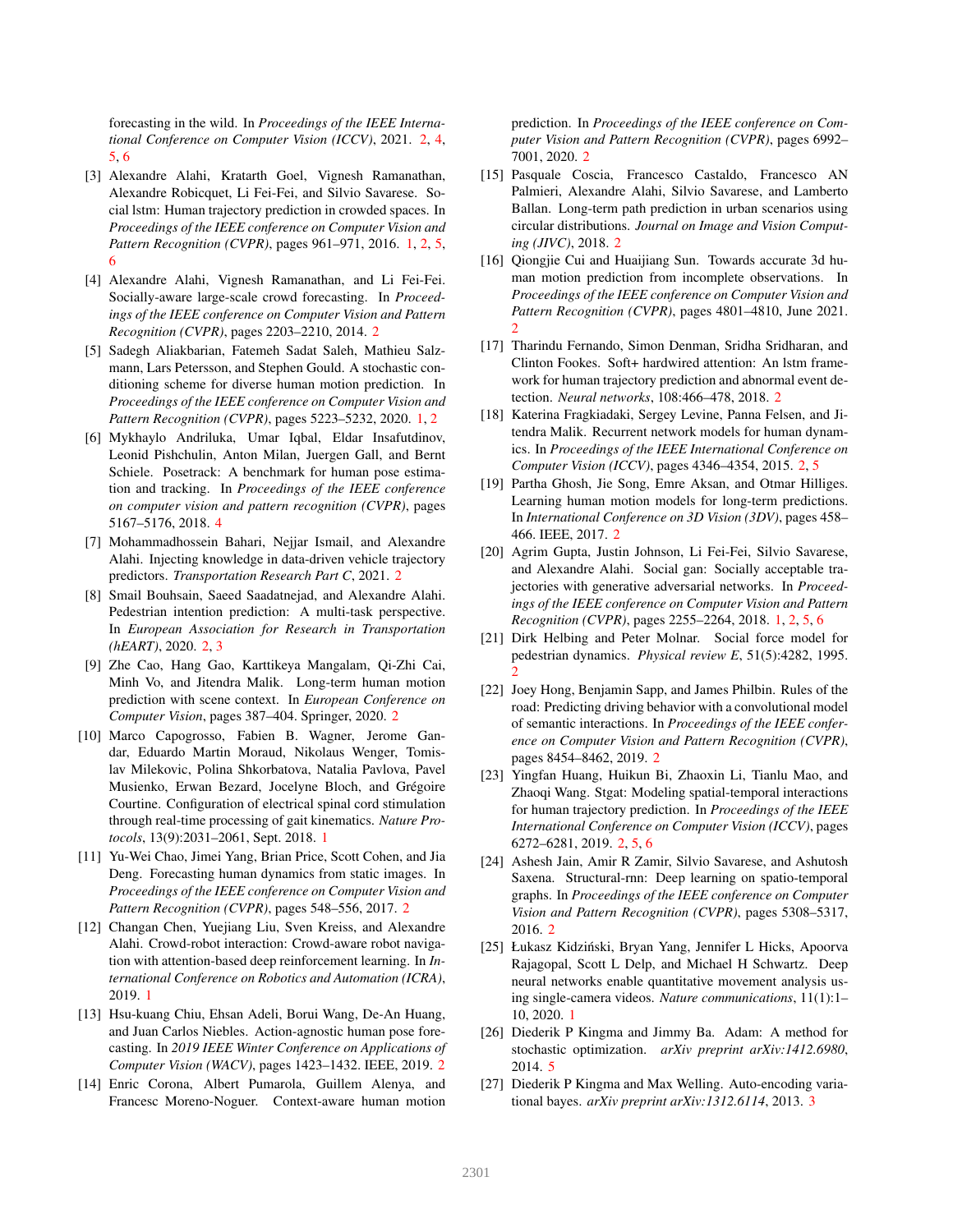- <span id="page-8-4"></span>[28] Parth Kothari, Sven Kreiss, and Alexandre Alahi. Human trajectory forecasting: A deep learning perspective. *IEEE Transactions on Intelligent Transportation Systems*, 2021. [1,](#page-0-2) [2](#page-1-0)
- <span id="page-8-14"></span>[29] Parth Kothari, Brian Sifringer, and Alexandre Alahi. Interpretable social anchors for human trajectory forecasting in crowds. In *IEEE Conference on Computer Vision and Pattern Recognition (CVPR)*, 2021. [2](#page-1-0)
- <span id="page-8-13"></span>[30] Parth Ashit Kothari and Alexandre Alahi. Adversarial loss for human trajectory prediction. In *European Association for Research in Transportation (hEART)*, 2019. [2](#page-1-0)
- <span id="page-8-12"></span>[31] Namhoon Lee, Wongun Choi, Paul Vernaza, Christopher B Choy, Philip HS Torr, and Manmohan Chandraker. Desire: Distant future prediction in dynamic scenes with interacting agents. In *Proceedings of the IEEE conference on Computer Vision and Pattern Recognition (CVPR)*, pages 336– 345, 2017. [2](#page-1-0)
- <span id="page-8-15"></span>[32] Yuejiang Liu, Qi Yan, and Alexandre Alahi. Social nce: Contrastive learning of socially-aware motion representations. In *IEEE International Conference on Computer Vision (ICCV)*, 2021. [2](#page-1-0)
- <span id="page-8-8"></span>[33] Matthias Luber, Johannes A Stork, Gian Diego Tipaldi, and Kai O Arras. People tracking with human motion predictions from social forces. In *International Conference on Robotics and Automation*, pages 464–469. IEEE, 2010. [2](#page-1-0)
- <span id="page-8-0"></span>[34] Karttikeya Mangalam, Ehsan Adeli, Kuan-Hui Lee, Adrien Gaidon, and Juan Carlos Niebles. Disentangling human dynamics for pedestrian locomotion forecasting with noisy supervision. In *Proceedings of the IEEE/CVF Winter Conference on Applications of Computer Vision*, pages 2784–2793, 2020. [1,](#page-0-2) [2,](#page-1-0) [5](#page-4-0)
- <span id="page-8-16"></span>[35] Wei Mao, Miaomiao Liu, and Mathieu Salzmann. History repeats itself: Human motion prediction via motion attention. In *European Conference on Computer Vision*, pages 474–489. Springer, 2020. [2,](#page-1-0) [5,](#page-4-0) [6](#page-5-5)
- <span id="page-8-6"></span>[36] Julieta Martinez, Michael J Black, and Javier Romero. On human motion prediction using recurrent neural networks. In *Proceedings of the IEEE conference on Computer Vision and Pattern Recognition (CVPR)*, pages 2891–2900, 2017. [1,](#page-0-2) [2,](#page-1-0) [3,](#page-2-4) [5,](#page-4-0) [6](#page-5-5)
- <span id="page-8-9"></span>[37] Ramin Mehran, Alexis Oyama, and Mubarak Shah. Abnormal crowd behavior detection using social force model. In *IEEE conference on Computer Vision and Pattern Recognition (CVPR)*, pages 935–942. IEEE, 2009. [2](#page-1-0)
- <span id="page-8-20"></span>[38] Adam Paszke, Sam Gross, Francisco Massa, Adam Lerer, James Bradbury, Gregory Chanan, Trevor Killeen, Zeming Lin, Natalia Gimelshein, Luca Antiga, Alban Desmaison, Andreas Kopf, Edward Yang, Zachary DeVito, Martin Raison, Alykhan Tejani, Sasank Chilamkurthy, Benoit Steiner, Lu Fang, Junjie Bai, and Soumith Chintala. Pytorch: An imperative style, high-performance deep learning library. In H. Wallach, H. Larochelle, A. Beygelzimer, F. d'Alché-Buc, E. Fox, and R. Garnett, editors, *Advances in Neural Information Processing Systems 32*, pages 8024–8035. Curran Associates, Inc., 2019. [5](#page-4-0)
- <span id="page-8-10"></span>[39] Stefano Pellegrini, Andreas Ess, Konrad Schindler, and Luc Van Gool. You'll never walk alone: Modeling social behav-

ior for multi-target tracking. In *International Conference on Computer Vision (ICCV)*, pages 261–268. IEEE, 2009. [2](#page-1-0)

- <span id="page-8-5"></span>[40] Haziq Razali and Alexandre Alahi. Pedestrian intention prediction: A convolutional bottom-up approach. *Transportation Research Part C*, 2021. [1](#page-0-2)
- <span id="page-8-11"></span>[41] Alexandre Robicquet, Amir Sadeghian, Alexandre Alahi, and Silvio Savarese. Learning social etiquette: Human trajectory understanding in crowded scenes. In *European conference on computer vision*, pages 549–565. Springer, 2016. [2](#page-1-0)
- <span id="page-8-1"></span>[42] Christoph Rösmann, Malte Oeljeklaus, Frank Hoffmann, and Torsten Bertram. Online trajectory prediction and planning for social robot navigation. In *International Conference on Advanced Intelligent Mechatronics (AIM)*, pages 1255– 1260. IEEE, 2017. [1](#page-0-2)
- <span id="page-8-19"></span>[43] Timo von Marcard, Roberto Henschel, Michael J Black, Bodo Rosenhahn, and Gerard Pons-Moll. Recovering accurate 3d human pose in the wild using imus and a moving camera. In *Proceedings of the European Conference on Computer Vision (ECCV)*, pages 601–617, 2018. [4](#page-3-4)
- <span id="page-8-3"></span>[44] Fabien B. Wagner, Jean-Baptiste Mignardot, Camille G. Le Goff-Mignardot, Robin Demesmaeker, Salif Komi, Marco Capogrosso, Andreas Rowald, Ismael Seáñez, Miroslav Caban, Elvira Pirondini, Molywan Vat, Laura A. McCracken, Roman Heimgartner, Isabelle Fodor, Anne Watrin, Perrine Seguin, Edoardo Paoles, Katrien Van Den Keybus, Grégoire Eberle, Brigitte Schurch, Etienne Pralong, Fabio Becce, John Prior, Nicholas Buse, Rik Buschman, Esra Neufeld, Niels Kuster, Stefano Carda, Joachim von Zitzewitz, Vincent Delattre, Tim Denison, Hendrik Lambert, Karen Minassian, Jocelyne Bloch, and Grégoire Courtine. Targeted neurotechnology restores walking in humans with spinal cord injury. *Nature*, 563(7729):65–71, Nov. 2018. [1](#page-0-2)
- <span id="page-8-17"></span>[45] Jacob Walker, Kenneth Marino, Abhinav Gupta, and Martial Hebert. The pose knows: Video forecasting by generating pose futures. In *Proceedings of the IEEE international conference on computer vision (ICCV)*, pages 3332–3341, 2017. [2](#page-1-0)
- <span id="page-8-18"></span>[46] Jiashun Wang, Huazhe Xu, Jingwei Xu, Sifei Liu, and Xiaolong Wang. Synthesizing long-term 3d human motion and interaction in 3d scenes. In *Proceedings of the IEEE/CVF Conference on Computer Vision and Pattern Recognition*, pages 9401–9411, 2021. [2](#page-1-0)
- <span id="page-8-2"></span>[47] Nikolaus Wenger, Eduardo Martin Moraud, Jerome Gandar, Pavel Musienko, Marco Capogrosso, Laetitia Baud, Camille G Le Goff, Quentin Barraud, Natalia Pavlova, Nadia Dominici, Ivan R Minev, Leonie Asboth, Arthur Hirsch, Simone Duis, Julie Kreider, Andrea Mortera, Oliver Haverbeck, Silvio Kraus, Felix Schmitz, Jack DiGiovanna, Rubia van den Brand, Jocelyne Bloch, Peter Detemple, Stéphanie P Lacour, Erwan Bézard, Silvestro Micera, and Grégoire Courtine. Spatiotemporal neuromodulation therapies engaging muscle synergies improve motor control after spinal cord injury. *Nature Medicine*, 22:138, Jan. 2016. [1](#page-0-2)
- <span id="page-8-7"></span>[48] Kota Yamaguchi, Alexander C Berg, Luis E Ortiz, and Tamara L Berg. Who are you with and where are you going? In *CVPR 2011*, pages 1345–1352. IEEE, 2011. [2](#page-1-0)